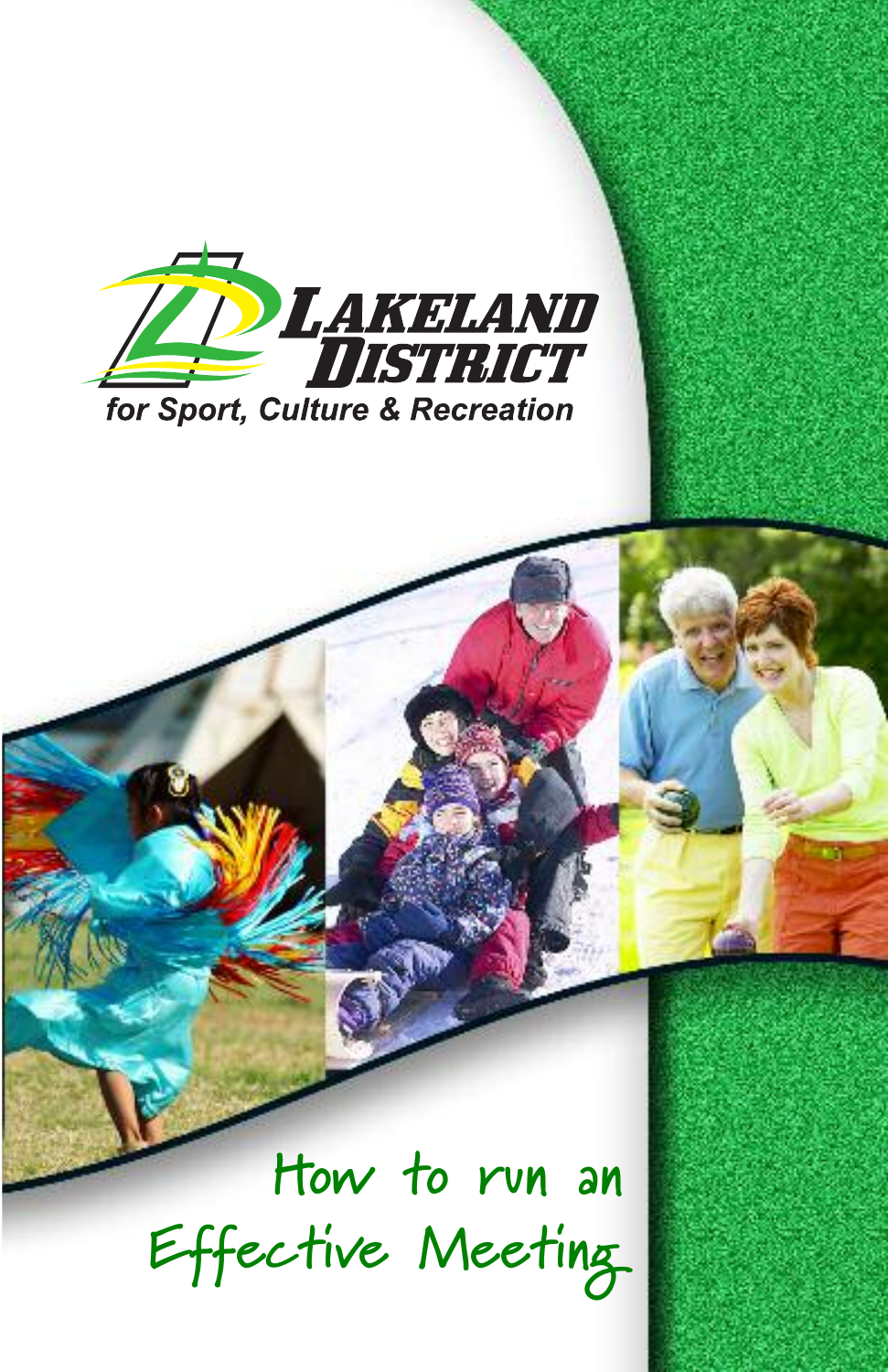









### **Who We Are**

The Lakeland District for Sport,Culture and Recreation Inc. is a non-profit volunteer based organization.We exist to facilitate the development of sport, culture and recreation programs and services to the residents of our District.We are governed by a volunteer board of directors and employ four full-time staff.Our main office is in Prince Albert at 99 Terry Simpson Lane and we have a satellite office in Naicam.The Lakeland District for Sport, Culture and Recreation is one of 12,000 organizations and groups that receive funding from Saskatchewan Lotteries.

# **Mission**

To facilitate capacity building in our communities to sustain a sport, culture and recreation delivery system that enhances the quality of life of the people within our District.

## **Vision**

Citizens live active, creative, healthy lifestyles through engagement in sport, culture and recreation.

# **Values**

We value ….

- Effective partnerships and collaborations that are mutually beneficial
- Meaningful youth and community engagement
- Understanding of and respect for our communities
- Sharing innovation and best practises
- Nurturing organic, sustainable community and district development
- Effective communication
- Volunteerism that is inclusive, provides meaningful opportunities, and
	- encourages involvement
- Diversity of experience, abilities, opinions, and traditions
- Accountability and transparency to our stakeholders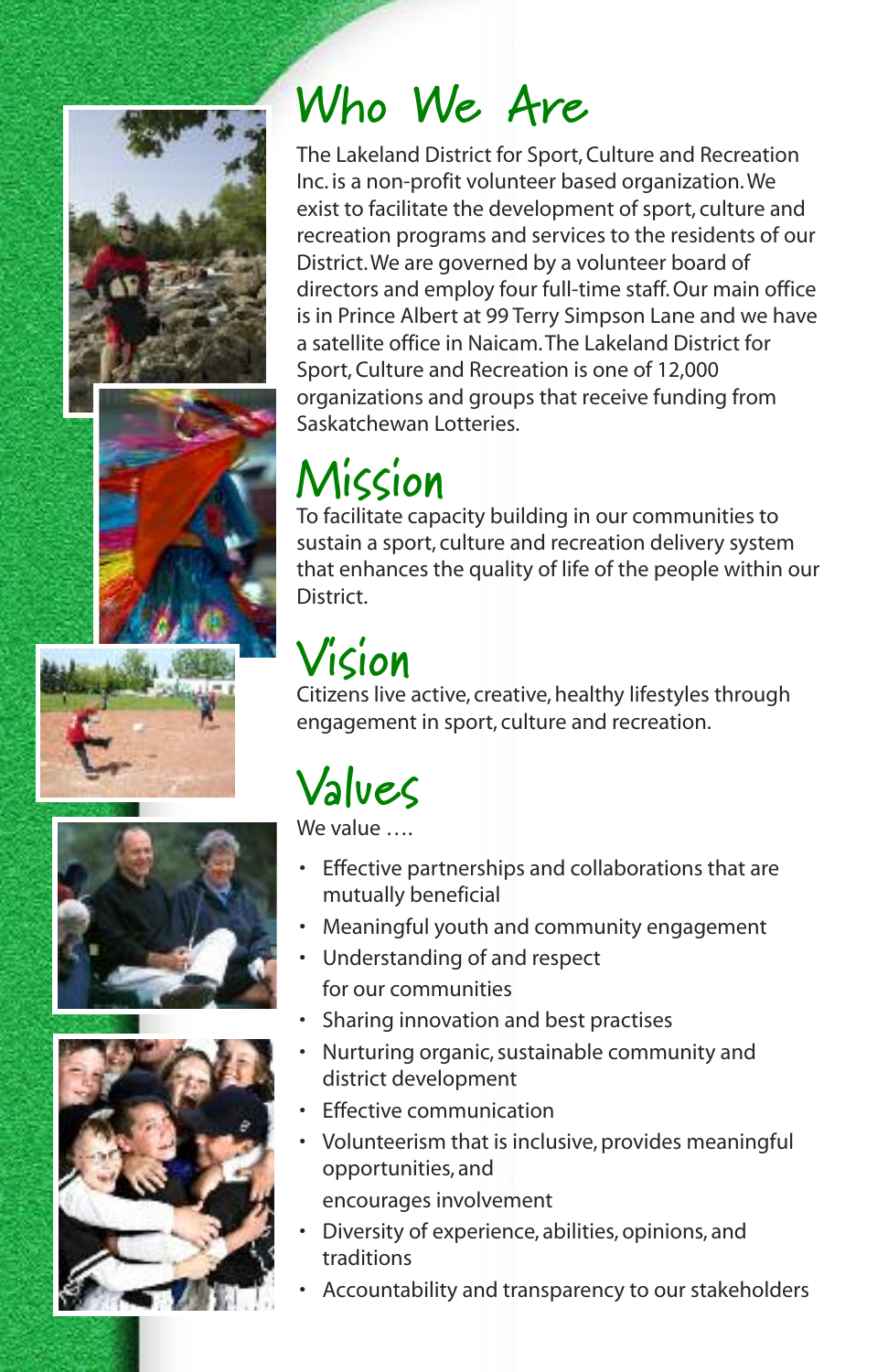

#### **Introduction**

Meetings, meetings and more meetings....we've all been there. Meetings are usually an essential part of conducting the business or affairs of an organization. In fact some meetings are a required part of provincial legislation.Unfortunately too many of us actually dread going to meetings.We lead busy lives and another meeting tends to cut into our quality of life, particularly when a meeting tends to go on forever or nothing ever gets accomplished at the meeting.Do you dread attending meetings because they are boring, unproductive, disorganized and seem to go on forever? With proper planning and preparation meetings can actually be very productive, effective and yes, even enjoyable!

Meetings can have several functions.They can give members a chance to discuss organizational business, evaluate goals and objectives, update on current events, provide an opportunity for communication and keep the organization cohesive. But perhaps most importantly meetings allow organizations to gather resources for decision making.

The purpose of this document;*"How to Run an Effective Meeting"* is to provide some guidelines and tips that will help to make your meetings more effective, efficient and productive.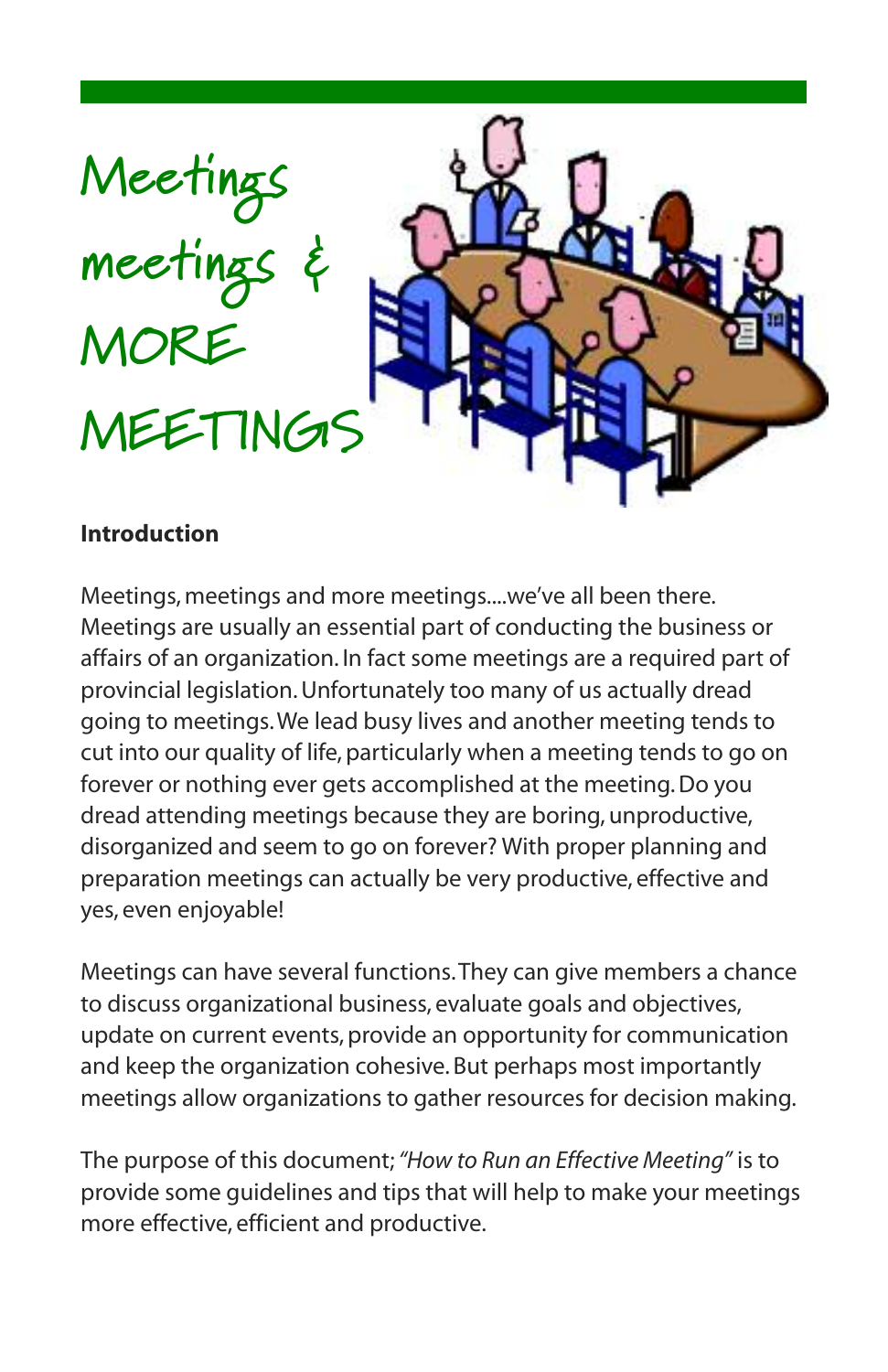

Despite our best efforts, sometimes meetings just do not work. The reasons can be varied and many, but all too often the following are indications and examples of what is wrong with your meeting:

| Not setting an agenda           | What's the purpose of the meeting?<br>What are we going to discuss?                                                                         |
|---------------------------------|---------------------------------------------------------------------------------------------------------------------------------------------|
| <b>People arriving late</b>     | many excuses can be used"I had another<br>meeting""Why be on time when nobody<br>else is""Could you catch me up on what I<br>missed?"       |
| <b>Distracted people</b>        | people taking calls in the middle of a<br>meetingside conversations"I've got to<br>get to another meeting"                                  |
| <b>Not being prepared</b>       | those who do not pre-read their meeting<br>packagesno agendano goal for the<br>meeting                                                      |
| <b>Meetings that start late</b> | As long as you have a quorumstart the<br>meeting on time                                                                                    |
| <b>Meetings that run late</b>   | People start tuning outpeople are<br>leavingside conversationssocializing                                                                   |
| No follow-ups                   | Are minutes being taken and distributed?<br>Are actions being recorded?                                                                     |
| <b>Poor participation</b>       | Meetings that are dominated by one or<br>two peoplepeople who do not<br>contribute to the processthe right<br>people are not at the meeting |
| <b>Talkers</b>                  | Those people who just love to hear<br>themselves talk                                                                                       |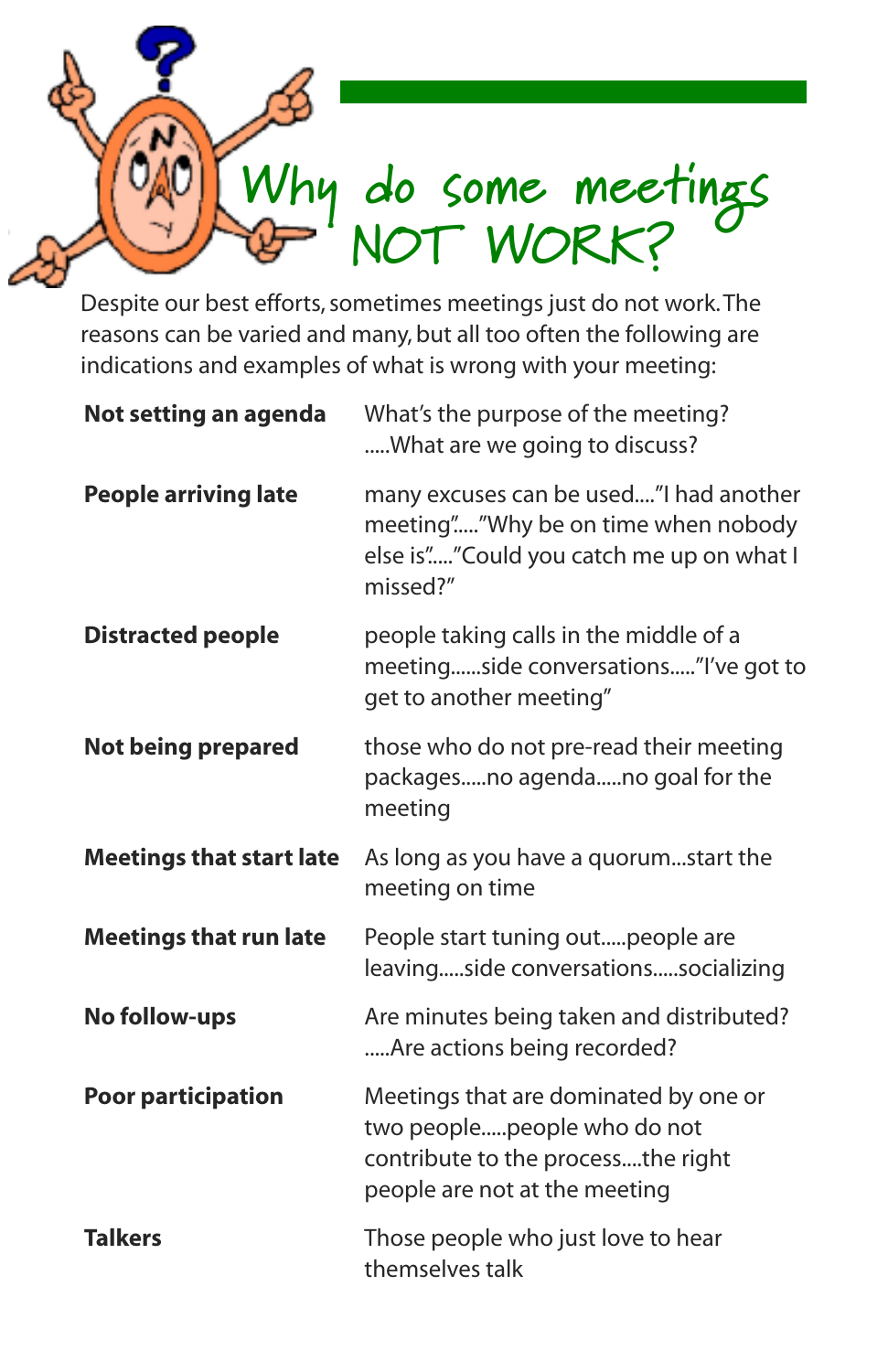# **Planning an Effective Meeting**

The following are some tips for helping you to plan a meeting that is effective, productive and enjoyable:

### **THE AGENDA**

It is imperative that a meeting agenda is developed that clearly outlines the topics to be discussed at the meeting and the order in which they will be dealt with.The agenda should also clarify when and where the meeting will be held.The agenda is the"road map"for the meeting and will help the minute taker to document the meeting. It is also important to analyze the meeting topics to make sure that this meeting is the proper place to handle the issue....could any of these topics be handled in a different manner?

- Make sure that you list the topics in order of priority
- Don't leave the most important items for the end of the meeting
- Decide on a time-line for the meeting, usually anything over 2 hours is too long
- Schedule time at the end of the meeting to review information and clarify any duties and responsibilities.
- Make sure that you send the agenda out a minimum of 24 hours prior to the meeting.A few days before hand would be better!

And perhaps most

importantly....notify the participants as far in advance of the meeting as possible and identify the purpose of the meeting.

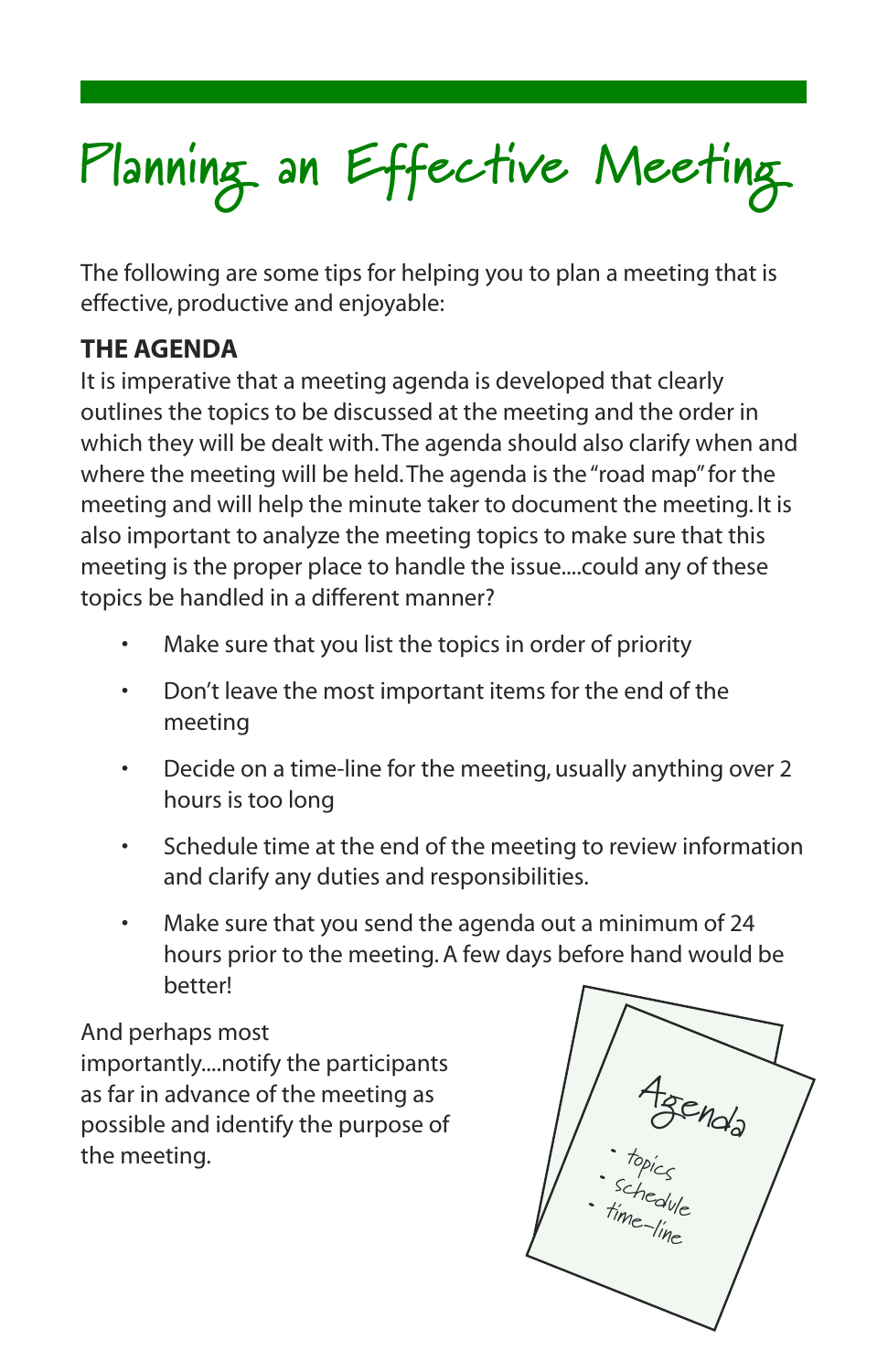### **START ON TIME**

It is so important to start the meeting on time.Never wait for anyone.....this shows respect for those who are on time and ready to start.This means people should arrive early (5 to 10 Minutes). Anybody who is late can catch up on what they missed after the meeting....do not interrupt the meeting to bring latecomers up to speed.This slows down the meeting and shows disrespect for those who showed up on time.

### **GROUND RULES**

Setting the meeting ground rules is also very important. Some of these can and should include:

- Put all cell phones on vibrate...better yet turn them off
- No phone calls unless you leave the room
- Everyone has the right to speak
- Only one person speaks at a time
- Respect one another's opinion.....it's fine to disagree
- Avoid side conversations
- Meetings should be used to address problems and discuss solutions.....they are not to be used for complaining

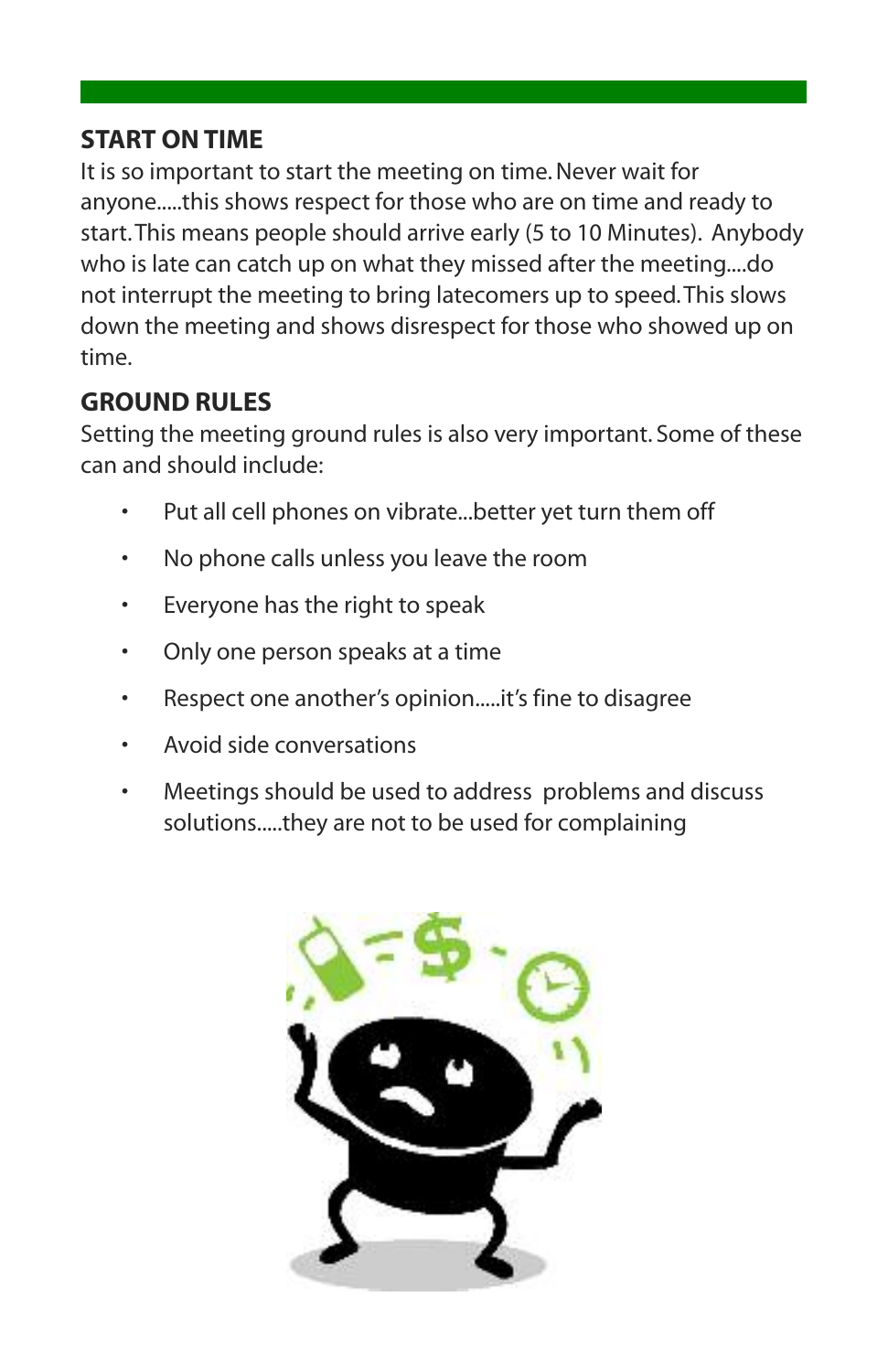### **STICK TO THE AGENDA**

As important as the agenda is, it is probably even more important to ensure that you stick to the agenda. Straying from the agenda or allowing people to side-track discussion by going off on unrelated tangents is not productive and can be very frustrating. It is also a sure way to derail the meeting by not getting everything done. If you do not stick to the agenda chances are you will not achieve the goals of the meeting.

- Your agenda should be organized in order of importance
- Keep discussion on track don't allow side discussions
- Try to eliminate or minimize tangents
- Utilize a"Parking Lot"for topics and issues that cannot be covered in the meeting but that are of interest to the group
- Enforce the ground rules if necessary remind people of the rules
- Use reminders to keep discussion on topic and on track ....."you've got two minutes"....."sorry but we need to move on"
- Make sure each agenda item is wrapped up before moving on
- Identify and record all motions
- All motions need to have somebody to make the motion and somebody to second the motion
- All motions need to be approved by a majority of the quorum present in order to pass
- Once a motion has passed, discussion ceases.....move on to the next item
- Identify and record all actions to be taken ...including what, who and when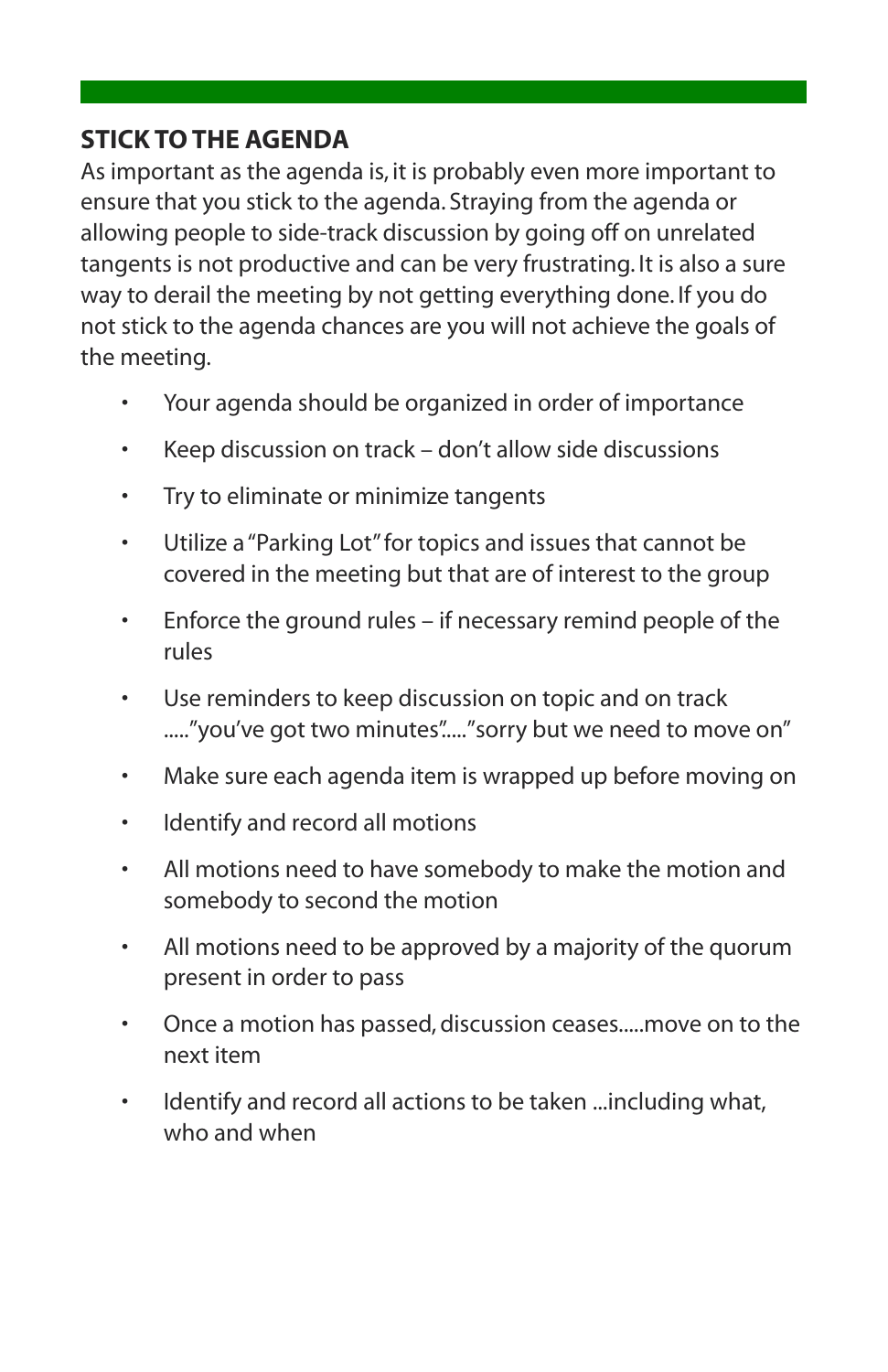#### **THE"PARKING LOT"**

This is a method for recording issues and topics that are not on the official agenda, but that occasionally come up during the meeting. Quite often this can relate to or has some kind of relevance to the topics at hand, but for which there is not enough time during the meeting or on the agenda to properly address.

- Ideally this should be posted somewhere ....white board,flip chart or even somebody recording on a sheet of paper
- Anyone can post to it
- The purpose is to avoid tangents and non agenda items
- The Parking Lot should be reviewed during the last 5 minutes of the meeting
- At that time you need to decide whether to ignore, table or decide on a plan of action for the item

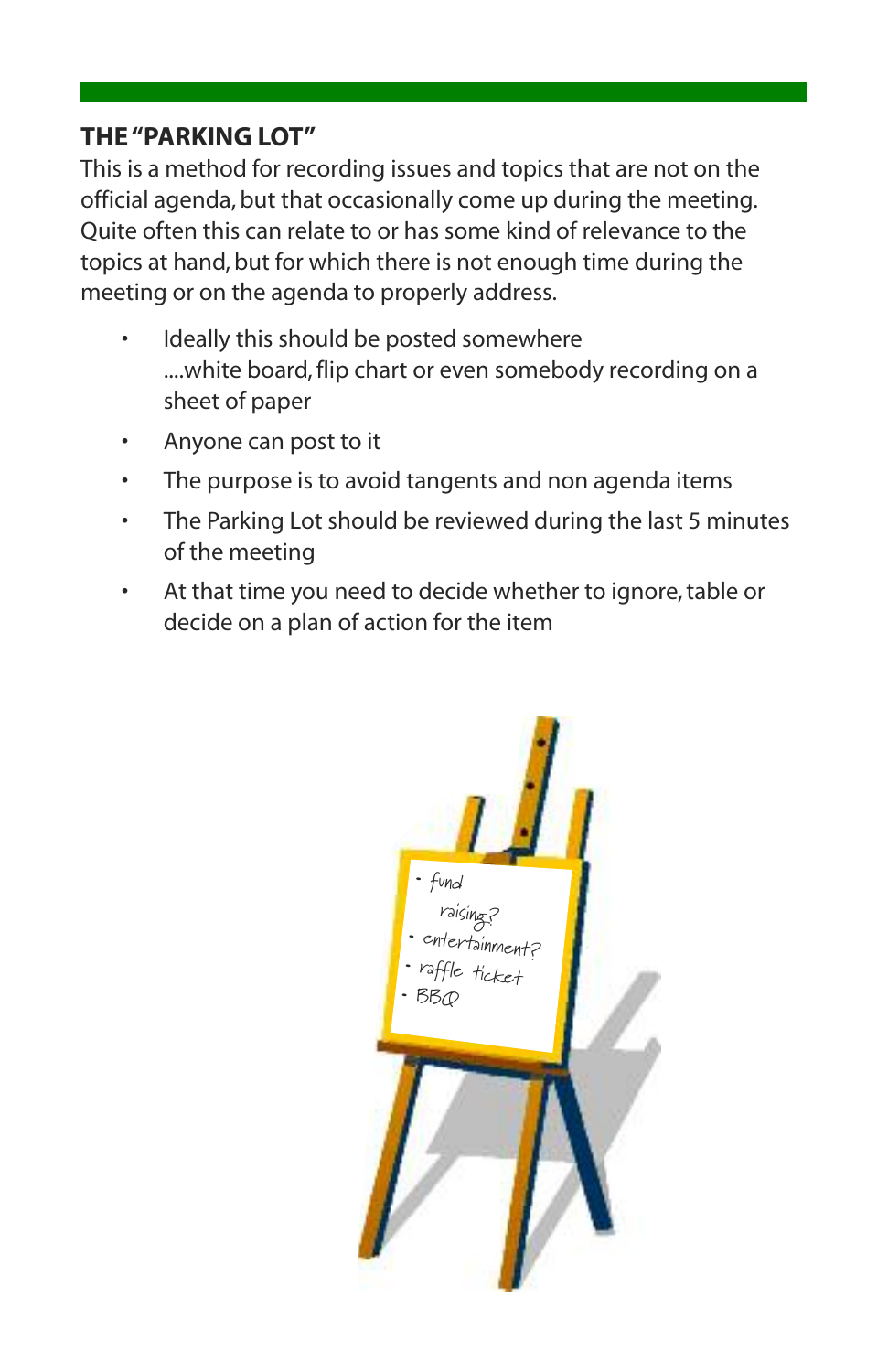### **ASSIGN RESPONSIBILITIES**

Develop a roles and responsibilities document for board or committee members.You will require a chairperson, a vice-chairperson, a recording secretary and usually a treasurer. Make sure that members understand their role in the organization and how it relates to the meeting.

- It is the role of the chairperson to set the agenda,run the meeting and keep discussion on track
- The role of the vice-chairperson is usually to fill in for the chairperson in their absence or assist the chairperson as required
- The recording secretary keeps minutes of the meeting and sends the minutes out to the members
- The treasurer is responsible for issuing cheques, conducting the financial business of the organization and reporting on the finances

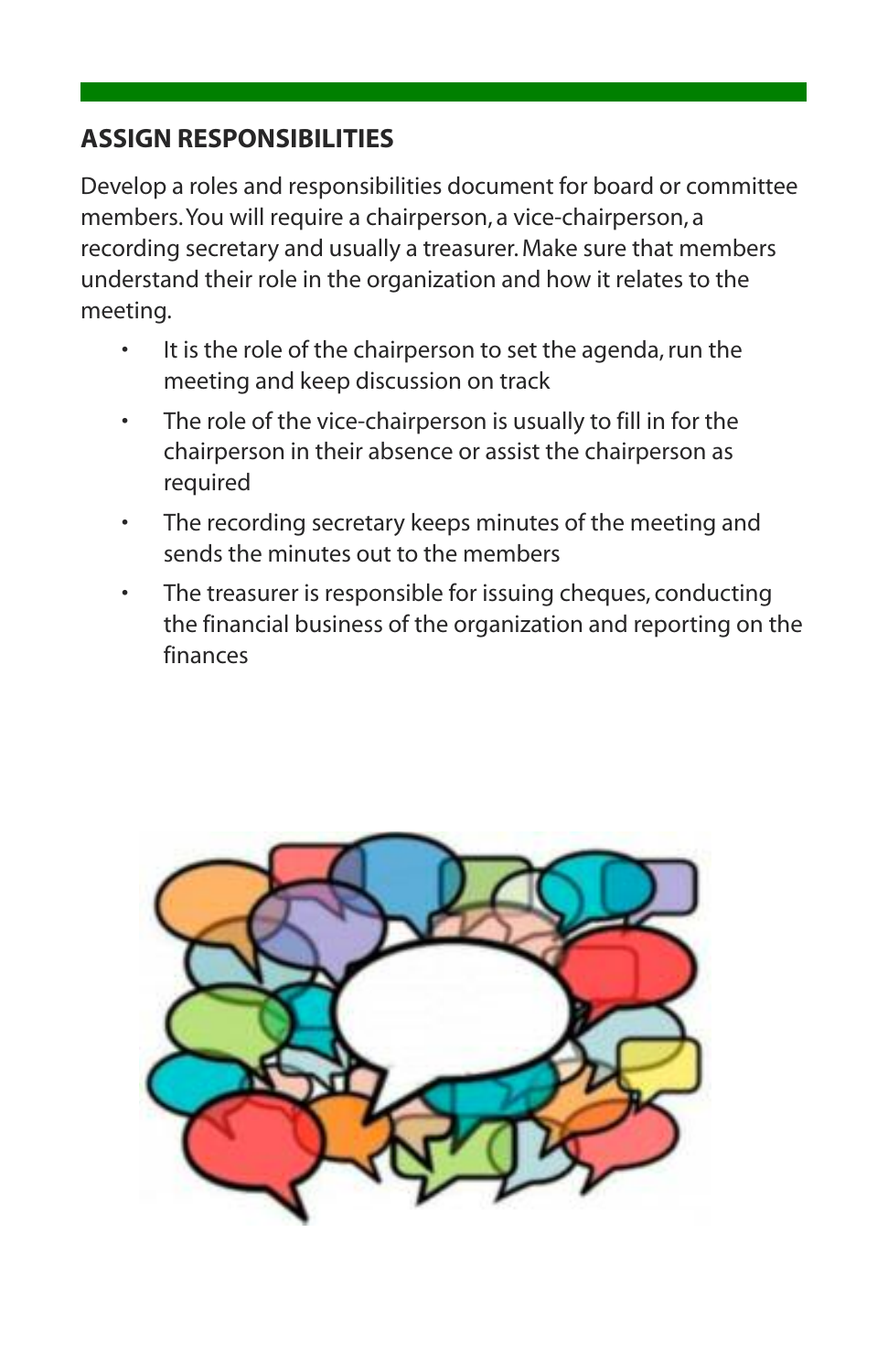#### **RECORDTHE MINUTES**

There is no point in having a formal meeting if the discussion, action items and decisions are not recorded. It is extremely important that a recording secretary is appointed to take the minutes of the meeting. In some cases this is also a legal requirement. Meeting minutes do not have to be extremely detailed and discussion does not have to be recorded verbatim.The basic purpose of the minutes is to record the topics of discussion, any motions that are made and any actions that need to occur.They are also utilized to record who is present and who is absent from the meeting.

- Write the minutes in concise phrases not necessarily full sentences
- You should be able to read the minutes and have a good idea of what transpired
- The minutes should be an overview or synopsis of the meeting – not a verbatim review
- Record all motions
- Make sure all motions identify who makes the motion and who seconds the motion
- Record and highlight all action items including who,what and when
- If it's easier, record the minutes on a copy of the agenda
- Copy your notes immediately after the meeting....it's DONE!
- Send the minutes out as soon as possible....or designate a specific period of time when the minutes need to be distributed
- Follow up on the action items from the previous meeting to ensure they have been dealt with

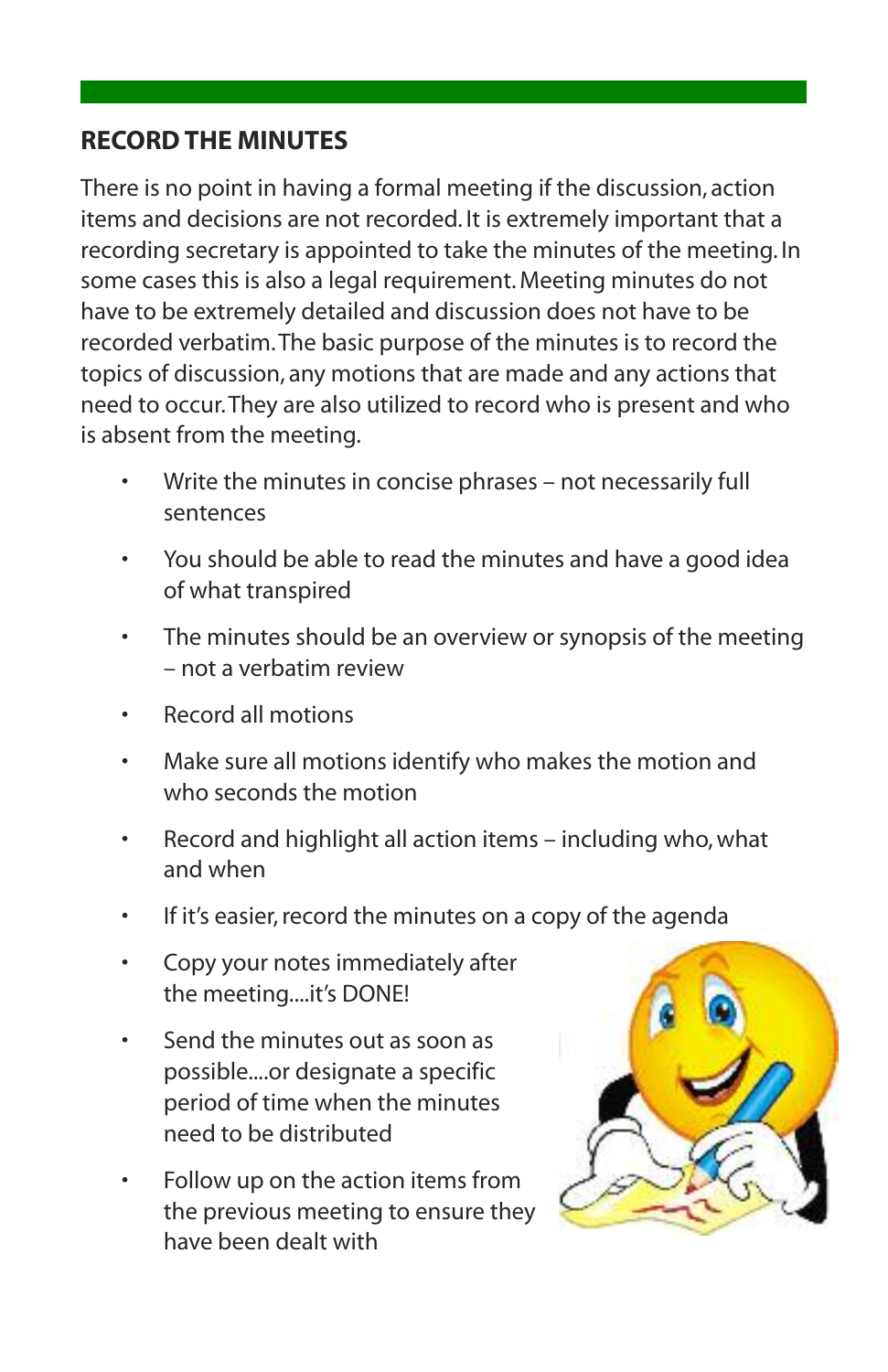#### **FINISH ONTIME**

We've all been at those meetings where time seems to have stopped. Eyes are glazing over, people are yawning, no meaningful discussion is occurring,somebody is droning on and on about a specific topic, people are looking at their watches or playing with their phones; in essence, the meeting has stalled. Nothing is more boring or disheartening than a meeting that simply won't end.This is also a good way to lose board and committee members....why would anybody want to attend a meeting that does not accomplish anything or drags on for hours? This is every bit as important as starting on time.

- Set a start and finish time.....and keep to it
- Warn the members when the end time is approaching (15 minutes)
- Don't be afraid to limit and end discussion on a particular topic – this ensures that a few people don't dominate the dicussion
- Feel free to finish early....if everything has been covered.... *go home!*
- The parking lot is always the last action item
- If you absolutely must go over the designated time to finish important business – ask for permission, state a new end time, don't do it too often

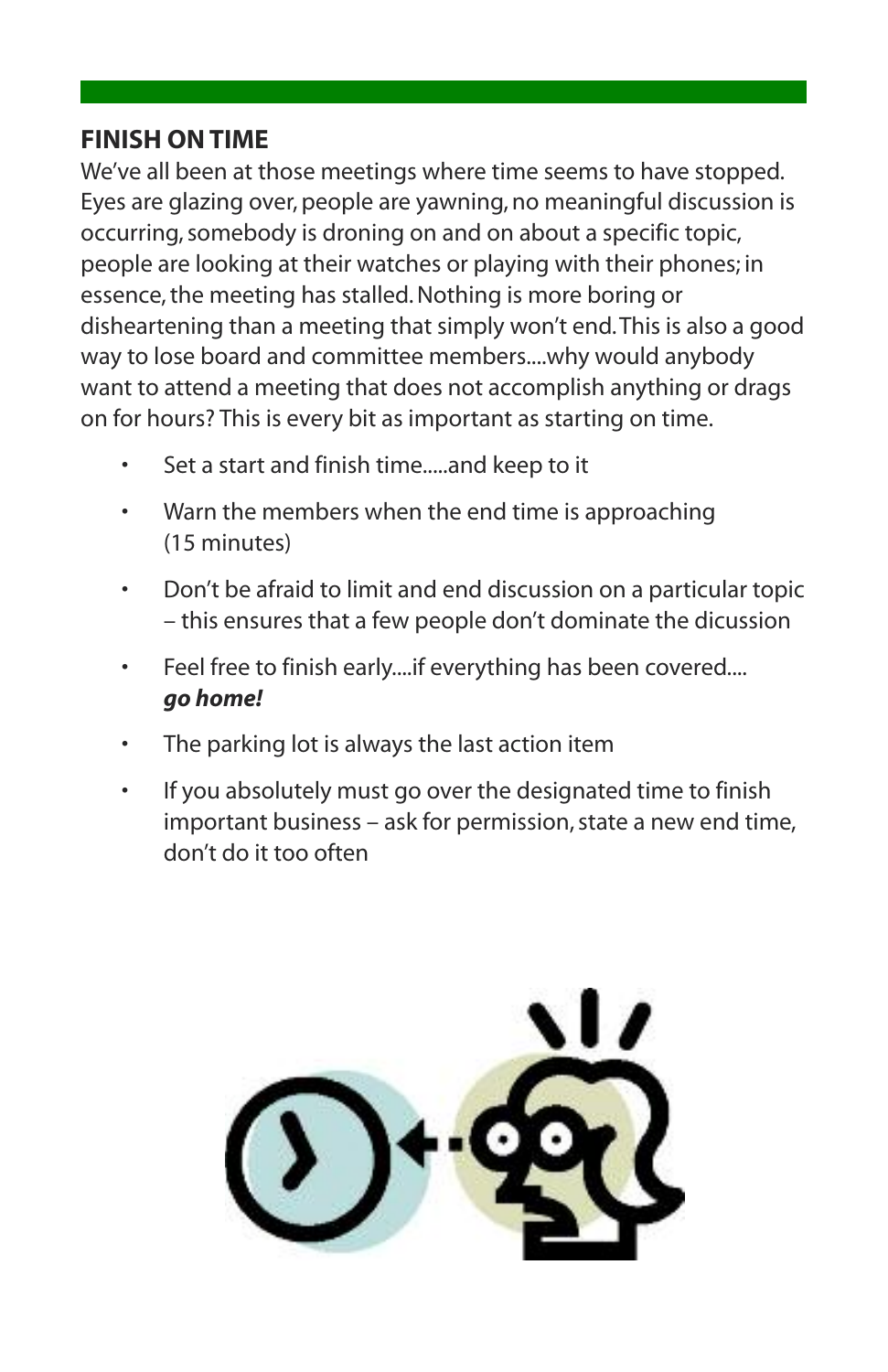#### **CONTINUE TO IMPROVE**

Remember the old adage that practise make perfect. It is important that efforts are made to continually improve upon your meetings and how they are run. In order to accomplish this you need to solicit feedback from your board members. This can be formally, through a feedback or evaluation form or informally by initiating discussion about how things went. Ideally this should be done at the end of every meeting or at the very least once or twice per year.This depends upon how often you meet.

- Ask for feedback and input about the ground rules, timing, agendas, minutes,what went well,what did not go well
- Develop a simple evaluation form....no more than one page that is easy to complete
- Make sure that everybody contributes to the discussion meetings are a democracy
- Add this as an agenda item...no more than 10 minutes at the end
- Set a date and time for the next meeting
- Review where you have been and where you are going
- Be organized
- Share food and a pot of coffee

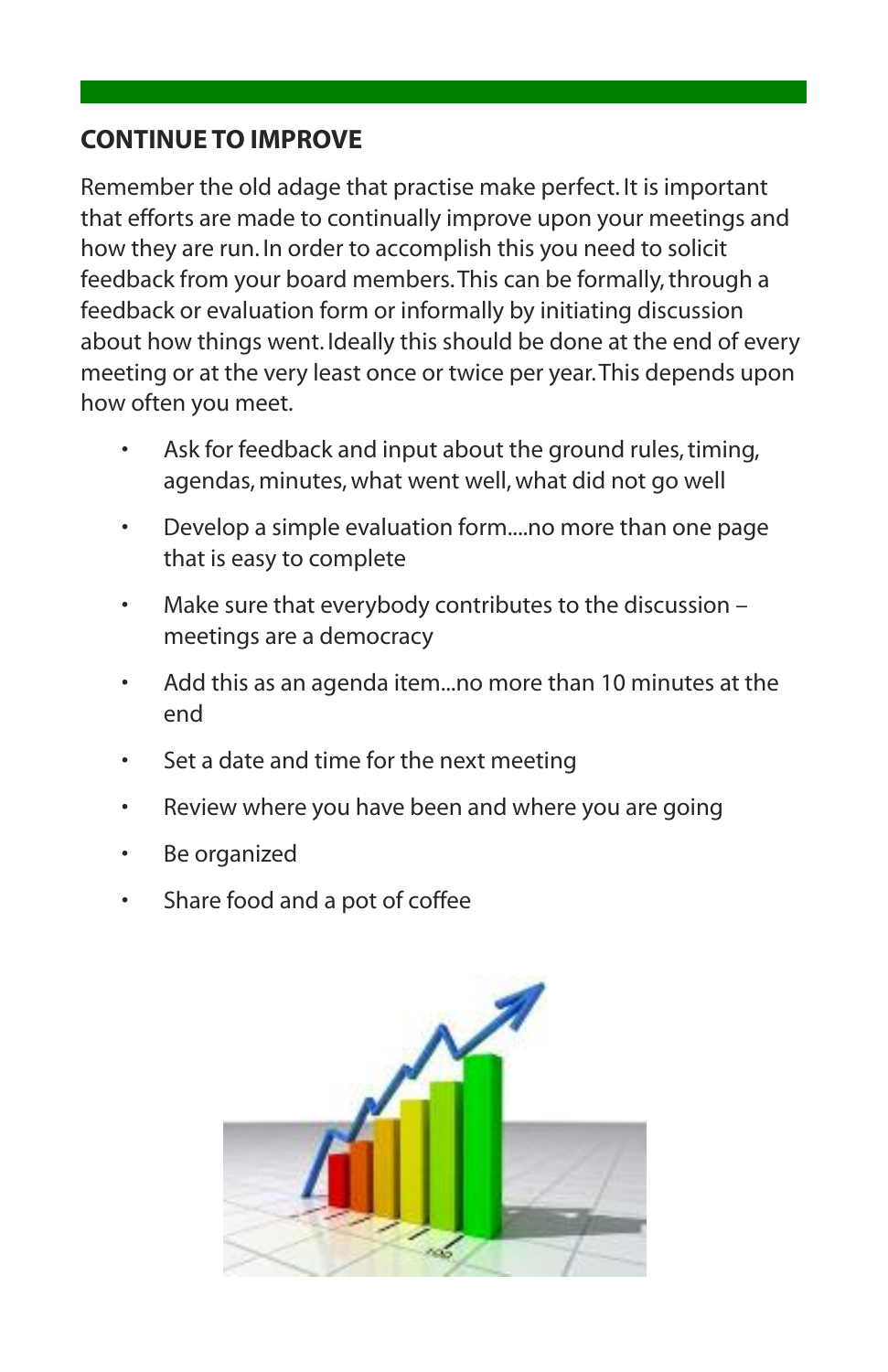### **OTHER ITEMS TO CONSIDER**

The following items are also important to consider in order to ensure that your meeting is being run as effectively as possible:

- Is this meeting the right format or method of discussion for the topic? Could this be covered in an email or sub-committee?
- Come to the meeting prepared.....don't open your meeting package for the first time at the meeting...pre-read the information....be informed and prepared to discuss all agenda items
- Leave time at the beginning of the meeting to review the purpose of the meeting, set the ground rules and discuss any other introductory information
- Ensure that the"right"people are at the meeting....don't discuss a special project if the project leader can't attend
- Keep attendance so there is a record of who is at the meeting
- Meetings should be solution oriented.....not a forum for complaining
- Ensure that everyone has an opportunity to speak
- Make sure that the room is comfortable....seating arrangements, temperature, coffee, water, snacks
- A meeting is not a setting for socialization....this can be done at the end of the meeting
- Set a date, time and place for the next meeting
- Evaluate your performance...strive to improve

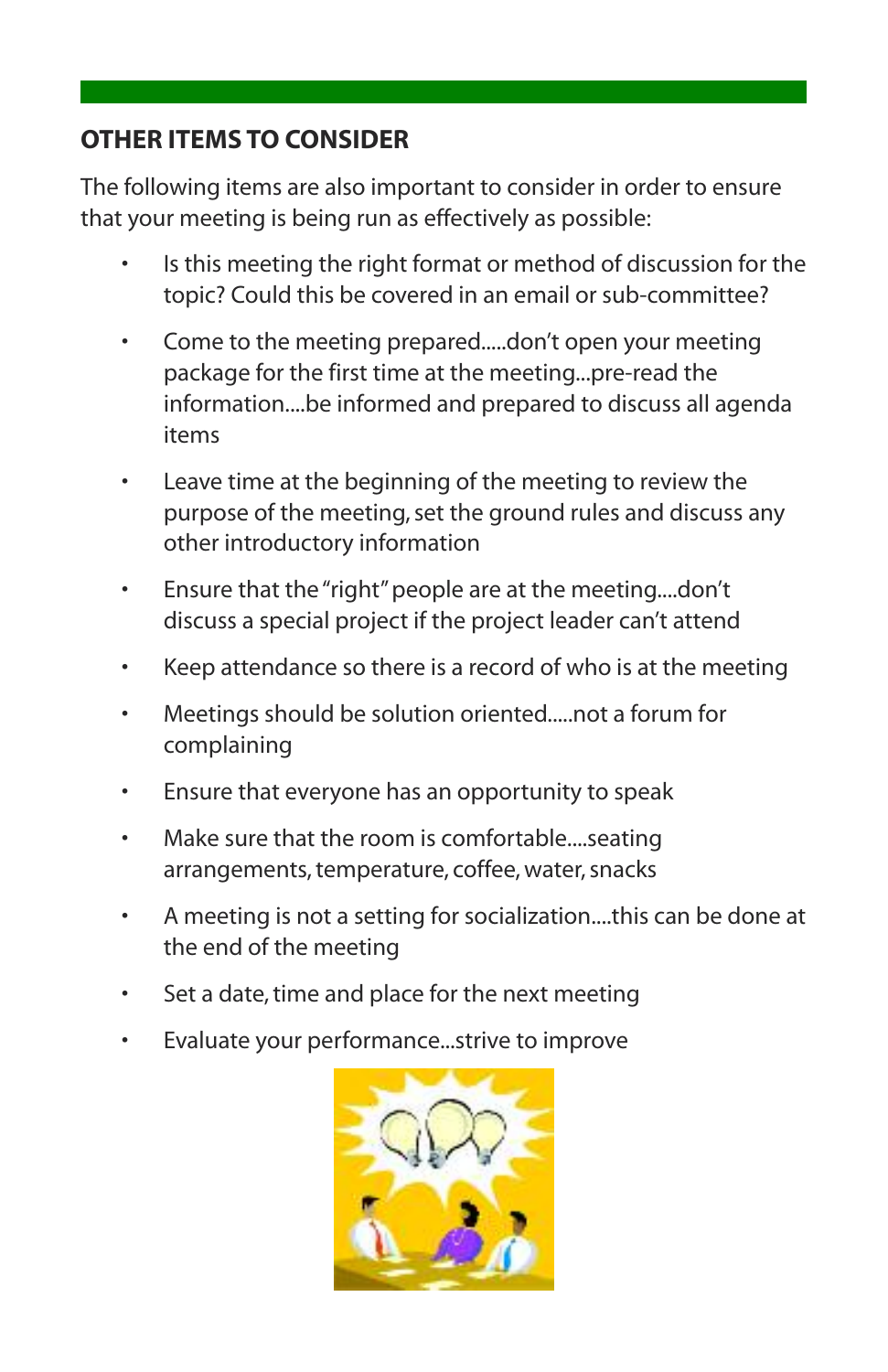# **Guidelines to follow for Running an Effective Meeting**

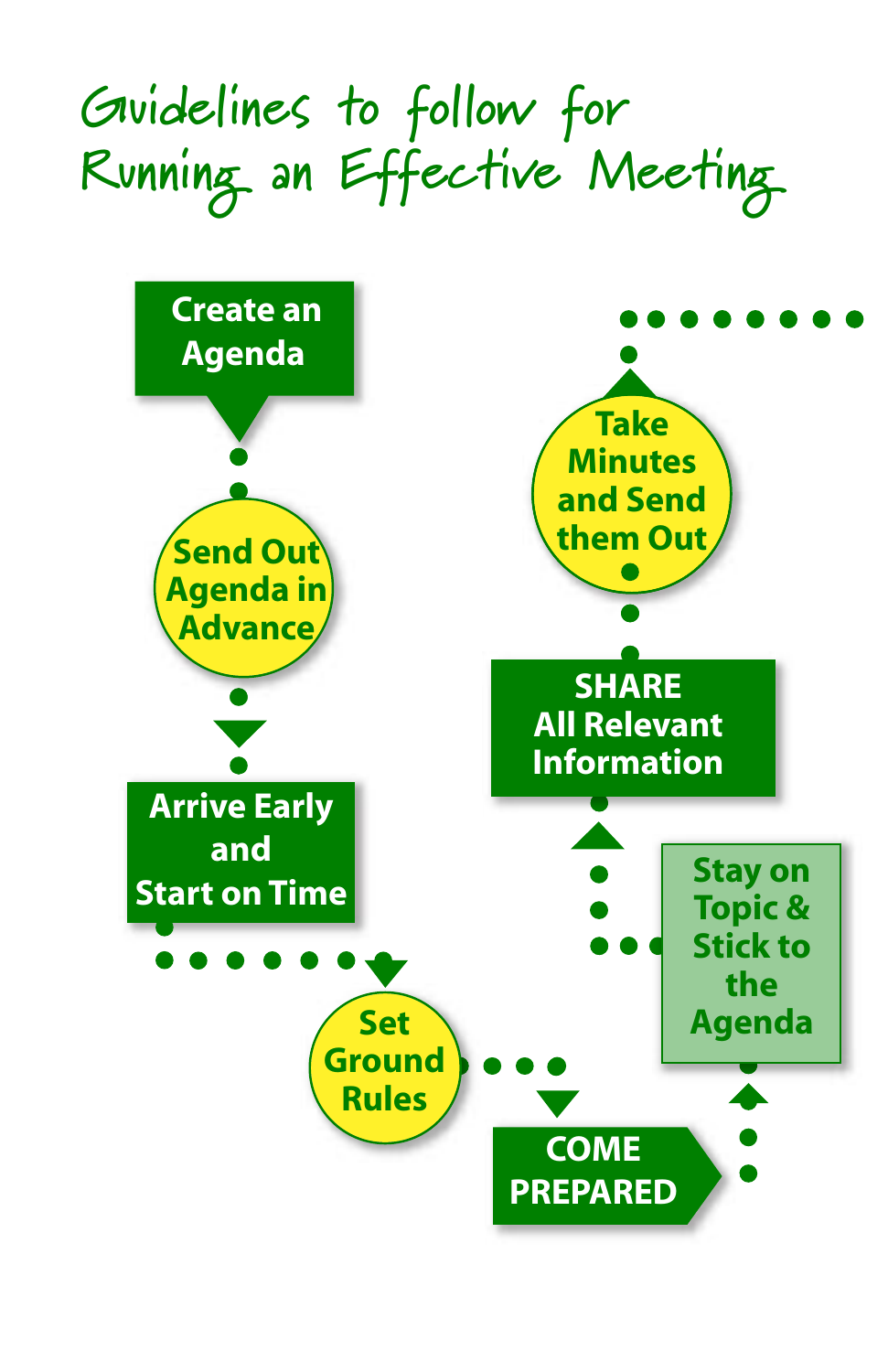

Sources: manager-tools.com;The 5 Star Service Tool Kit; University of Oregon – Holden Leadership Centre; quickbase.intuit.com